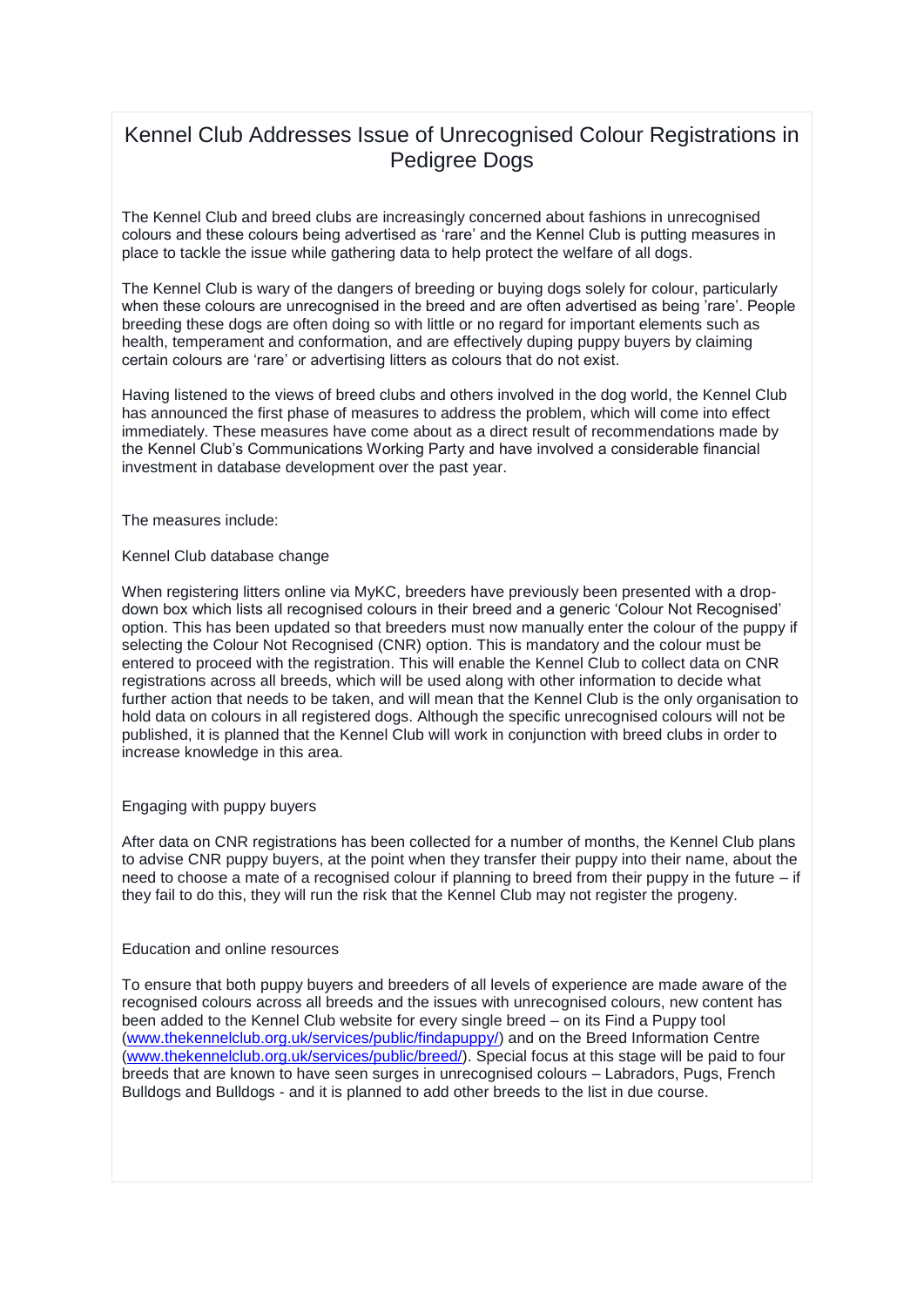A specific 'What colour should my puppy be?' web page has also been created with a link to various other areas of the Kennel Club website, to highlight what colours are recognised in each breed and the issues with unrecognised colours. This can be accessed at www.thekennelclub.org.uk/getting-a-dog-or-puppy/what-colour-should-my-puppy-be/. It is also planned to develop a web-based seminar on recognised colours, with a view to holding Kennel Club regional seminars on the same subject at a later date.

### Kennel Club Puppy Naming Service

Some breeders choose to use the Kennel Club Puppy Naming Service when registering their litters. Traditionally, the Kennel Club has made its own kennel name available, e.g. Kensteen, when processing these litters for breeders without a kennel name. However, in another new measure, breeders without a kennel name will no longer have access to the Kennel Club's own kennel name when registering litters containing CNR puppies.

### Assured Breeder Scheme

Members of the Assured Breeder Scheme who choose to breed unrecognised colours will be required from now on to carry out all health tests in their chosen breed, whether required or recommended, and this information will be checked for compliance at the time of joining the scheme as well as during any subsequent visit from a Regional Breeder Assessor.

Penny Rankine-Parsons, Breed Health Coordinator for French Bulldogs, said: "We should all be encouraged by this first stage, which the Kennel Club has put in place to address the very complicated problem of unrecognised colours across all breeds. This issue affects my breed more than any other and, although these may be viewed by some as small steps, they are certainly positive ones and in the right direction.

"The fact that the Kennel Club will now be able to record exactly what colours the CNR registrations are will enable them to monitor and analyse the statistics and ensure that the next stage and future decisions will be based on facts. The various changes to the Kennel Club website are also important in the education of the public about correct breed standard colours and, as these changes are quite prominent with links to various pages such as the Find a Puppy section, they should prove to be an excellent learning resource for those looking for a puppy."

Vicky Collins-Nattrass, Breed Health Coordinator for Bulldogs, said: "We have had serious concerns with regards to unrecognised colours, and thus, we welcome the Kennel Club's aim of dealing with this issue and look forward to the progression of this project."

Lynda Heron, Joint Breed Health Coordinator for Labrador Retrievers, said: "As the Labrador is the most popular breed of dog in the UK, we are glad to see that the Kennel Club is taking steps to address the problem of unrecognised colours in this breed and across the board. We hope it will serve as a clear warning and help to educate puppy seekers and less experienced breeders or those deliberately breeding unrecognised colours."

Caroline Kisko, Kennel Club Secretary, said: "The Kennel Club is taking this action in relation to unrecognised colours, following concerns expressed by serious breed enthusiasts as well as breed clubs. These measures will send a clear message to anyone thinking of breeding a litter or buying a puppy that it is best to avoid doing so based upon one factor only – in this case, colour. There is a lot of really useful information for puppy seekers on the Kennel Club website and we are confident that these latest changes will improve the chances of people making more informed choices when it comes to buying a puppy in a responsible manner.

"With breeders specifying exactly which unrecognised colours they are registering from now on, the Kennel Club will be better placed to analyse the data in order to look at the possibility of a second phase of measures based upon science as well as other factors."